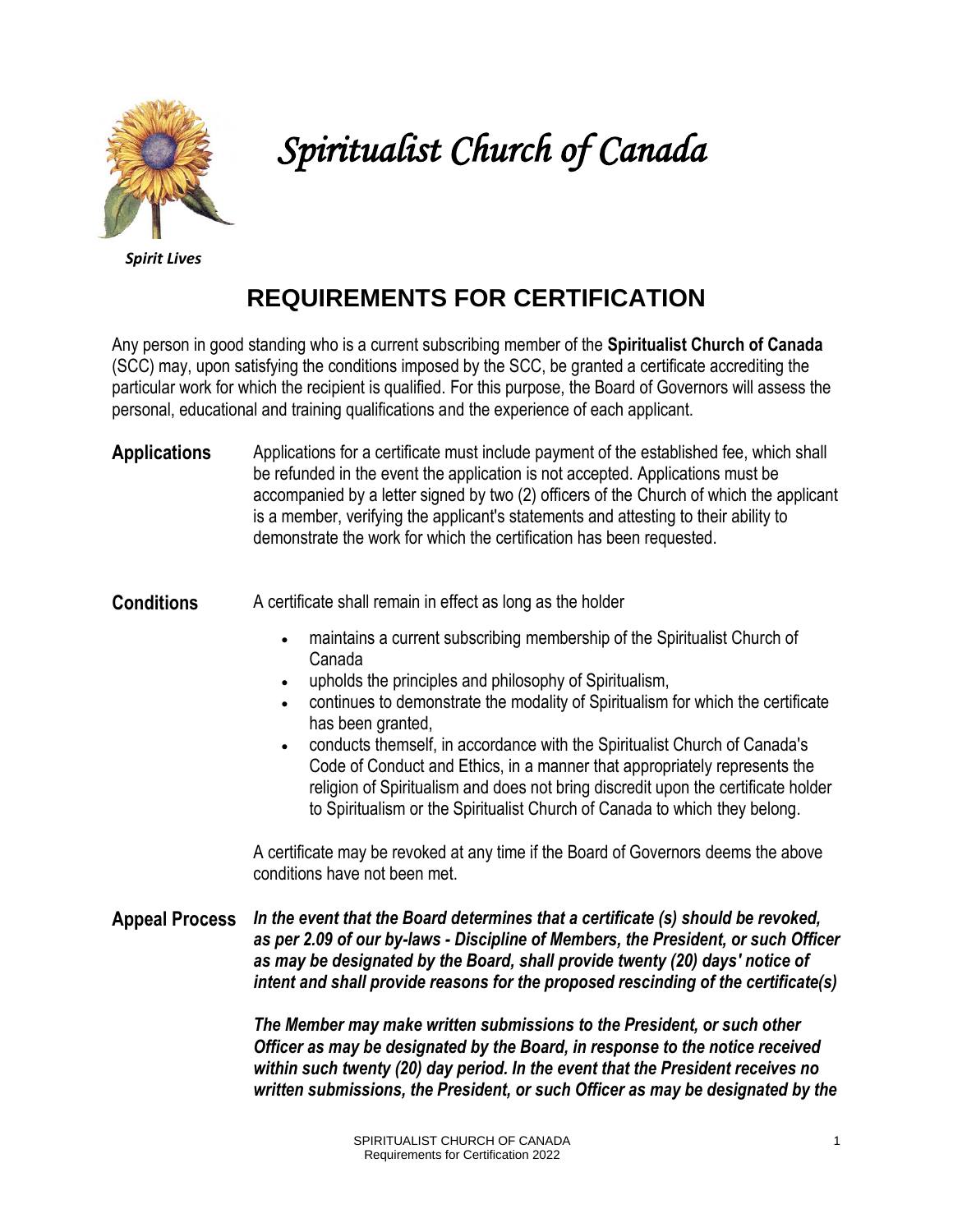*Board, may proceed to notify the Member that the certificate is rescinded. If*  written submissions are received in accordance with this section, the Board will *consider such submissions in arriving at a final decision and shall notify the Member concerning such final decision with a further twenty (20) days from the date of receipt of the submissions. The Board's decision shall be final and binding on the member, without any further right of appeal.*

## **ACCREDITED WORKERS – LECTURERS, MEDIUMS, SPIRITUAL HEALERS**

**The following is a checklist of requirements for each certificate. Please make sure each certificate package is complete prior to submitting it to [education@spiritualistchurchofcanada.com](about:blank)**

**Lecturer** The certificate as a Lecturer is granted to an applicant who satisfactorily demonstrates their gift as a lecturer.

- Those applying for a Lecturer's certificate must have completed the Spiritualist Church of Canada's:
	- o Level 1 Foundation Courses
	- o S206 Comparative Religion
	- o S208 Platform Etiquette
- Applicants must have presented at least twelve (12) talks in the applicant's own and/or other Spiritualist Churches and completed within five years previous to the date of the Application for related Accredited Worker Certificate.
- Testimonies signed by an authorized person of the church where each of these twelve (12) talks took place must also be provided.
- Personal Declaration to be signed by Two (2) Church officers.
- The fee must be included with the complete package.

The Board of Governors of the Spiritualist Church of Canada reserves the right to test applicants.

**Medium** The certificate as a Medium is granted to an applicant who satisfactorily demonstrates their gift of Evidential Mediumship.

- Those applying for a Medium's certificate must have completed the Spiritualist Church of Canada's:
	- o Level 1 Foundation Courses
	- o S201 Mediums and Mediumship
	- o S208 Platform Etiquette
- Applicants must have demonstrated Evidential Mediumship on at least twelve (12) occasions at the applicant's own and/or other Spiritualist Churches and to be completed within five years previous to the date of the Application for related Accredited Worker Certificate.
- Testimonies signed by an authorized person where each of these twelve (12) evidential mediumships demonstrations took place must also be provided.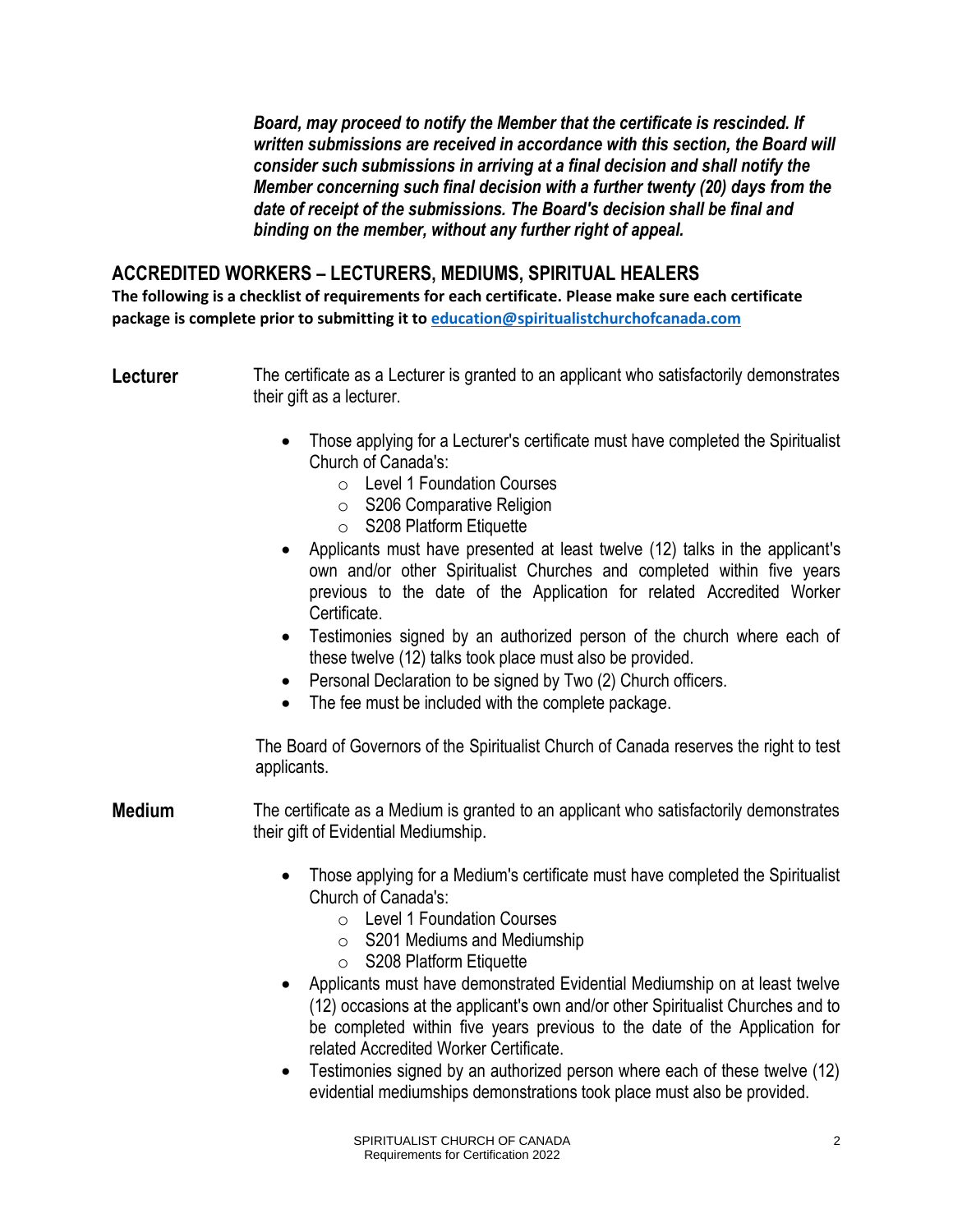- Personal Declaration to be signed by Two (2) Church officers.
- The fee must be included with the complete package.

**The student Medium will be required to demonstrate Evidential Mediumship before a panel of three members of the Spiritualist Church of Canada's Board of Directors, who are experienced Mediums.**

- **Spiritual Healer** Those applying for a Spiritual Healer certificate must have completed the Spiritualist Church of Canada's:
	- o Level 1 Foundation Courses
	- o S203 Spiritual Healing
	- o S208 Platform Etiquette
	- The certificate as a Spiritual Healer is granted to an applicant who has obtained a Healing Certificate and has completed two (2) years of Spiritual Healing in a Spiritualist environment.
	- A letter signed by an authorized person of the church where the applicant has served as a Spiritual Healer for the required period must also accompany the application.
	- The applicant must also submit three **\*\*(3) testimonials from persons who have received Spiritual Healing through the mediumship of the applicant. \*\***
	- The applicant must also possess a clear understanding of their limitations under the laws that apply to the practice of Spiritual Healing.
	- Personal Declaration to be signed by Two (2) Church officers
	- The fee must be included with the complete package

#### \*\***Healing Testimonial should include the following information:**

1. The healing recipient is to provide specific details of the healing received. i.e. location, date and time

2. Clearly state if the healing addressed a specific issue or was for general well-being and how it helped.

3. The testimonials should be from 3 different timeframes and 3 different people within the applicable period.

The Board of Governors of the Spiritualist Church of Canada reserves the right to test applicants.

**Proof of Compliance** All certificate holders with the Spiritualist Church of Canada are required to sign a Code of Conduct form once every five years unless the document is revised or there is reasonable cause to revisit this signed document before that time.

> All certificate holders with the Spiritualist Church of Canada are required to submit a current Vulnerable Sector Police Check once every five years, either by email to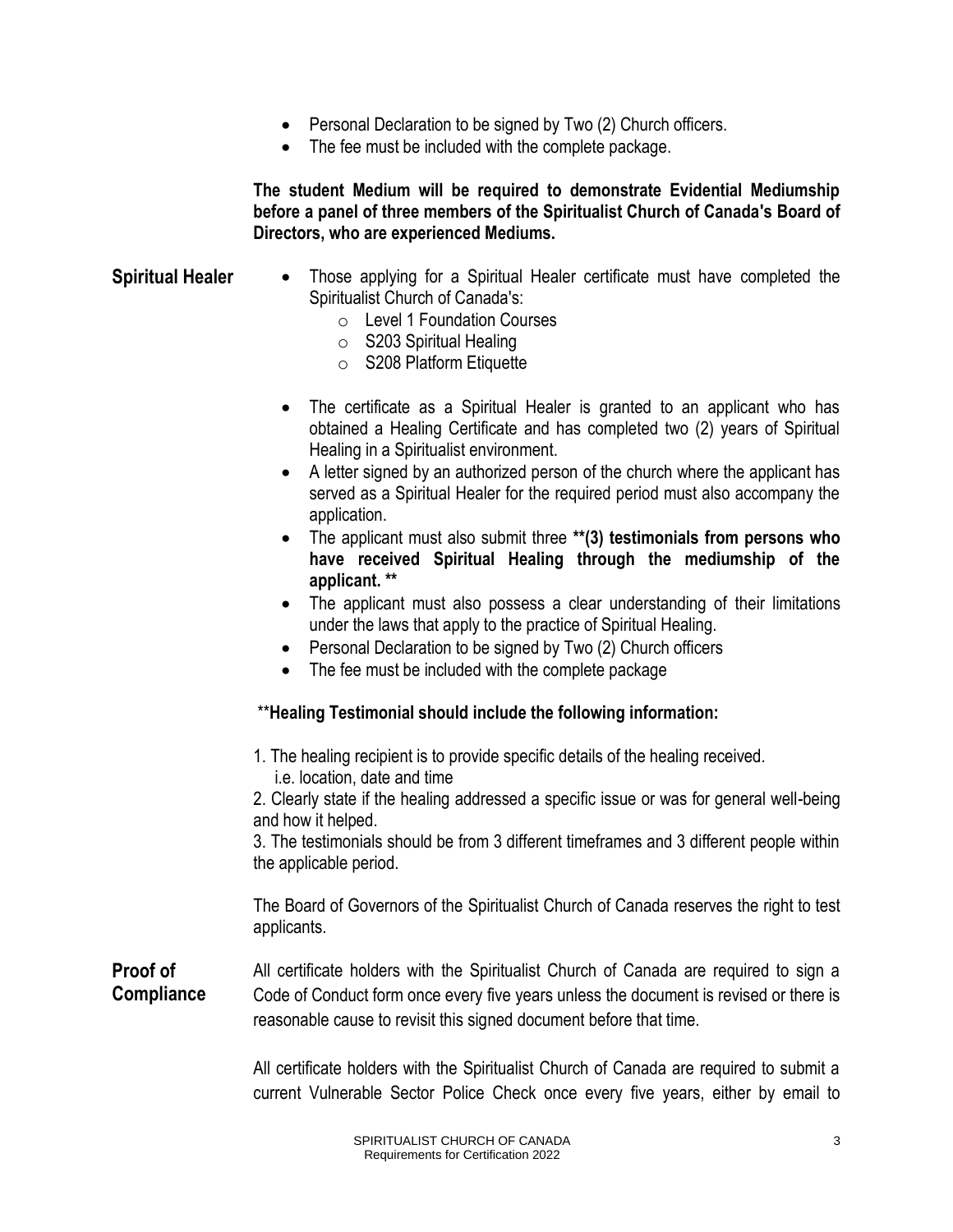[secretary@spiritualistchurchofcanada.com](mailto:secretary@spiritualistchurchofcanada.com) or to our Head Office by Canada Post.

*Course Exemptions*  If a candidate has not completed all the required courses for a certificate, they must apply for and be granted an exemption for whichever courses they have not completed prior to requesting an Accredited Worker Certificate.

> Students may apply to the Education Chair for possible exemption from courses (other than those indicated as mandatory) where they believe they have completed courses outside the SCC with similar content. All requests for exemptions are to be submitted with a fee equivalent to half of the normal fee for taking the course for which exemption is being requested. Should the exemption be denied, the funds submitted with the request will be applied to the course fee when the student registers to undertake the course.

> The Board of the SCC has the right to designate which courses within the Education Program for which exemptions may be allowed and which courses will require mandatory completion with no possible consideration for exemption. Requests for exemption from any given course will be reviewed by the Education Chair and a preliminary assessment made.

> Should the Chair feel that the request sufficiently addresses the course content for which exemption is being sought, they will present the request on behalf of the student with a recommendation to the full Board for the final decision.

> All requests for exemption will require the following information at a minimum before being considered:

> The name of the institution delivering the course that the student has previously completed.

The name and number of the SCC course for which exemption is being requested.

The name, a full description of course content, dates of completion and method of completion for the course completed elsewhere.

The name and contact information for someone that may be contacted should there be any questions related to course content.

Requests for exemption will only be granted where the material contained and covered in the SCC course has been sufficiently covered by the course already completed elsewhere by the student.

Exemption from courses covering academic and/or historical aspects of Spiritualism will not be granted based on any amount of practical experience. The exemption must be granted solely on the basis that the Board is confident that the student possesses sufficient knowledge of the history, philosophy and/or methodology of the subject.

An applicant who applies for an exemption from any course may be required to take the Equivalency Exams set by the Board of Governors*.*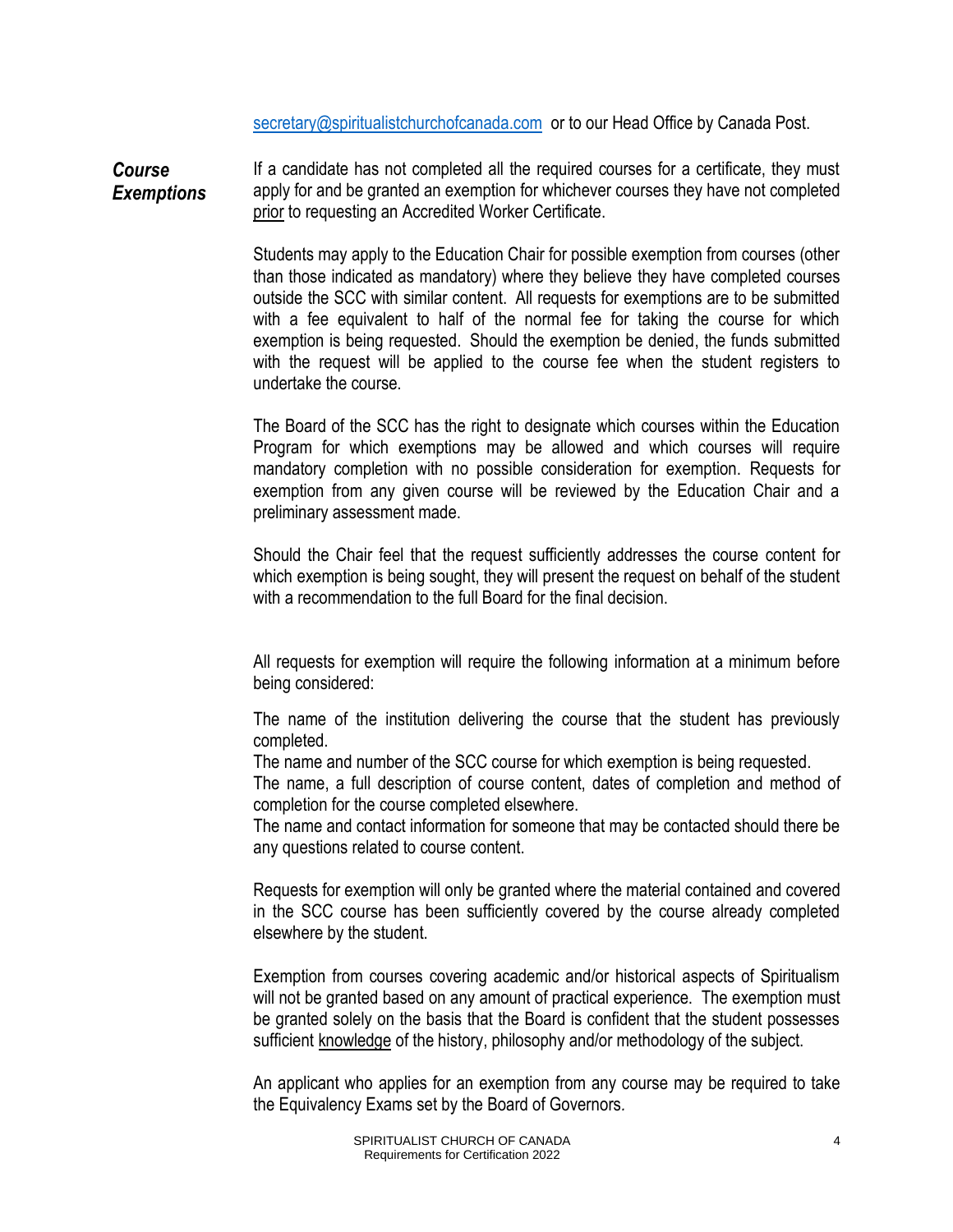### **SPIRITUALIST CHURCH OF CANADA - MINISTRY**

**Ordination** The Spiritualist Church of Canada will receive applications from any Spiritual person desiring to qualify as an Ordained Minister of the religion of Spiritualism who:

> 1. Is a current subscribing member of the Spiritualist Church of Canada and has been a subscribing member for at least two (2) years contiguous to the application.

> 2. Has an Accredited Worker's Certificate as a Lecturer, Medium and Spiritual Healer from the Spiritualist Church of Canada and has served Spiritualist churches in these capacities continually for two (2) years prior to the application.

> 3. Has graduated from the Spiritualist Church of Canada education programme or has been granted equivalency for other courses of study by the Board of Governors of the Spiritualist Church of Canada

> 4. Has demonstrated reasonable knowledge of the Religion, Philosophy, and Science of Spiritualism.

> five. Has demonstrated reasonable knowledge of the literature on Spiritualism and its authors and of the history of Spiritualism.

6. Has a reasonable knowledge of comparative religions.

7. Has a reasonable ability to prepare and conduct a complete service in a professional manner.

8. Agrees to uphold the Code of Conduct and Ethics as set by the Spiritualist Church of Canada

An Ordained Minister shall be entitled to the title "REVEREND" while in good standing with the Spiritualist Church of Canada. A stole and robe approved by the Spiritualist Church of Canada is the only identifying garment to be worn, indicating a Spiritualist Ministers' calling.

The Board of Governors of the Spiritualist Church of Canada reserves the right to interview and test applicants.

**Ministers Professional Development** All ministers with the Spiritualist Church of Canada are required to attend a Professional Development/Resource course at least once every five years. The Spiritualist Church of Canada will hold these courses free of charge for our ministers, at least twice every five years. This gathering will give ministers an opportunity to address and discuss ministerial issues, as well as be updated on government policies pertaining to non-profits.